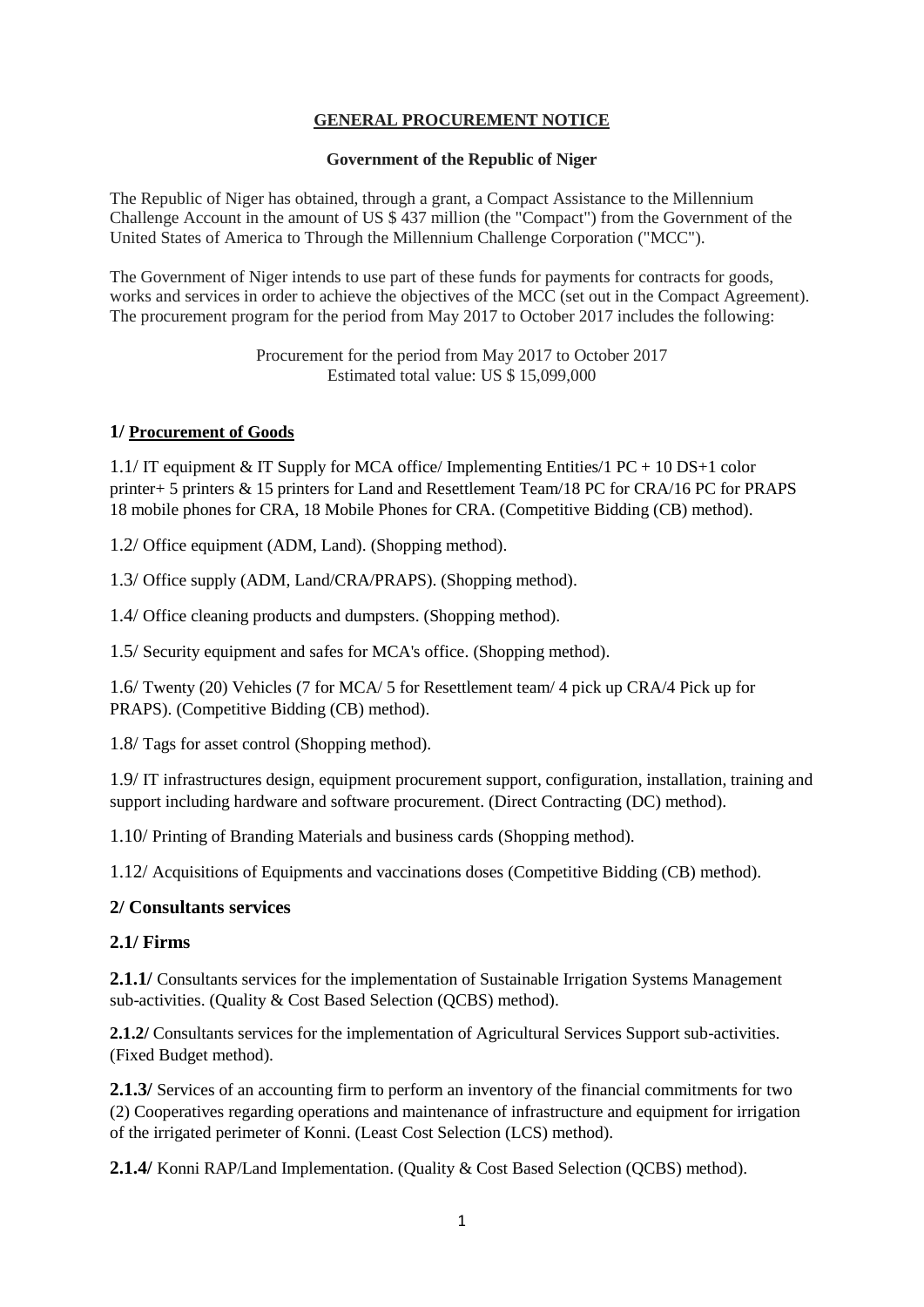**2.1.5/** Sia-Kouanza RAP/Land Inventory & Implementation. (Quality & Cost Based Selection (QCBS) method).

**2.1.6/** Road Design Studies. (Quality & Cost Based Selection (QCBS) method).

**2.1.7/** Consultant for Development of Integrated Climate Resilient Investment Plans (ICRIP) in 16 Communes. (Quality & Cost Based Selection (QCBS) method).

**2.1.8/** Seed Production, Certification, Marketing & Distribution Plan in 18 communes. (Quality & Cost Based Selection (QCBS) method).

2.1.9/ Consultant for Social Engineering Development in 36 Communes. (Quality & Cost Based Selection (QCBS) method).

**2.1.10/** Baseline assessment for management plan of protected areas. (Quality & Cost Based Selection (QCBS) method).

**2.2/ Individual Consultants** (Individual Consultant (IC) method).

**2.2.1/** Individual Consultant for public meeting on Resettlement Population Framework and Livelihood Restauration Plan. (Individual Consultant (IC) method).

**2.2.2/** Feasibility studies for the establishment of a fund for sustainable vaccination program (Individual Consultant (IC) method).

**2.2.3/** Study for Modernization of Markets to improve transparency in transactions. (Individual Consultant (IC) method).

**2.2.4/** TEP Panelists (IT Equip & IT Supply, Office Equip, 20 vehicules, Sustainable Irrigation, Agriculture Services, RAP Konni, RAP Sia Kouanza, Road Design DBOM, ICRIP, Seed Production, Social Engineering in 36 Communes, Baseline assessment of reorganized Plan of protected areas). (Individual Consultant (IC) method).

**2.2.5/** Contracting of 16 Staff for CRA Regional Offices (Deputy Coordinator, Gender Expert, Environmental Expert, Land Expert, Resettlment Expert, Rural Infrastrucutre Expert, M&E Expert). (Individual Consultant (IC) method).

**2.2.6/** Contracting of 18 Staff for CRA Regional Offices (Deputy Coordinator, Gender Expert, Environmental Expert, Land Expert, Resettlment Expert, Rural Infrastructure Expert, M&E Expert). (Individual Consultant (IC) method).

**3/ Non-Consultant Services** (Shopping method).

**3.1/ Recruitment of MCA-Niger cleaning services. (Shopping method).** 

**3.2/ Recruitment of a security firm. (Shopping method).** 

**3.3/** Training on land security activities. (Shopping method).

**3.4/** Internet services (4 regions for CRA, 4 regions for PRAPS). (Shopping method).

**3.5/** Realtor Services. (Shopping method).

**Abbreviations**: ADM = Administration; CRA = Climate Resilient Agriculture; PRAPS = Regional Project for Supporting Pasteurism in the Sahel; RAP=Resettlement Action Plan. TEP=Technical Evaluation Panel.